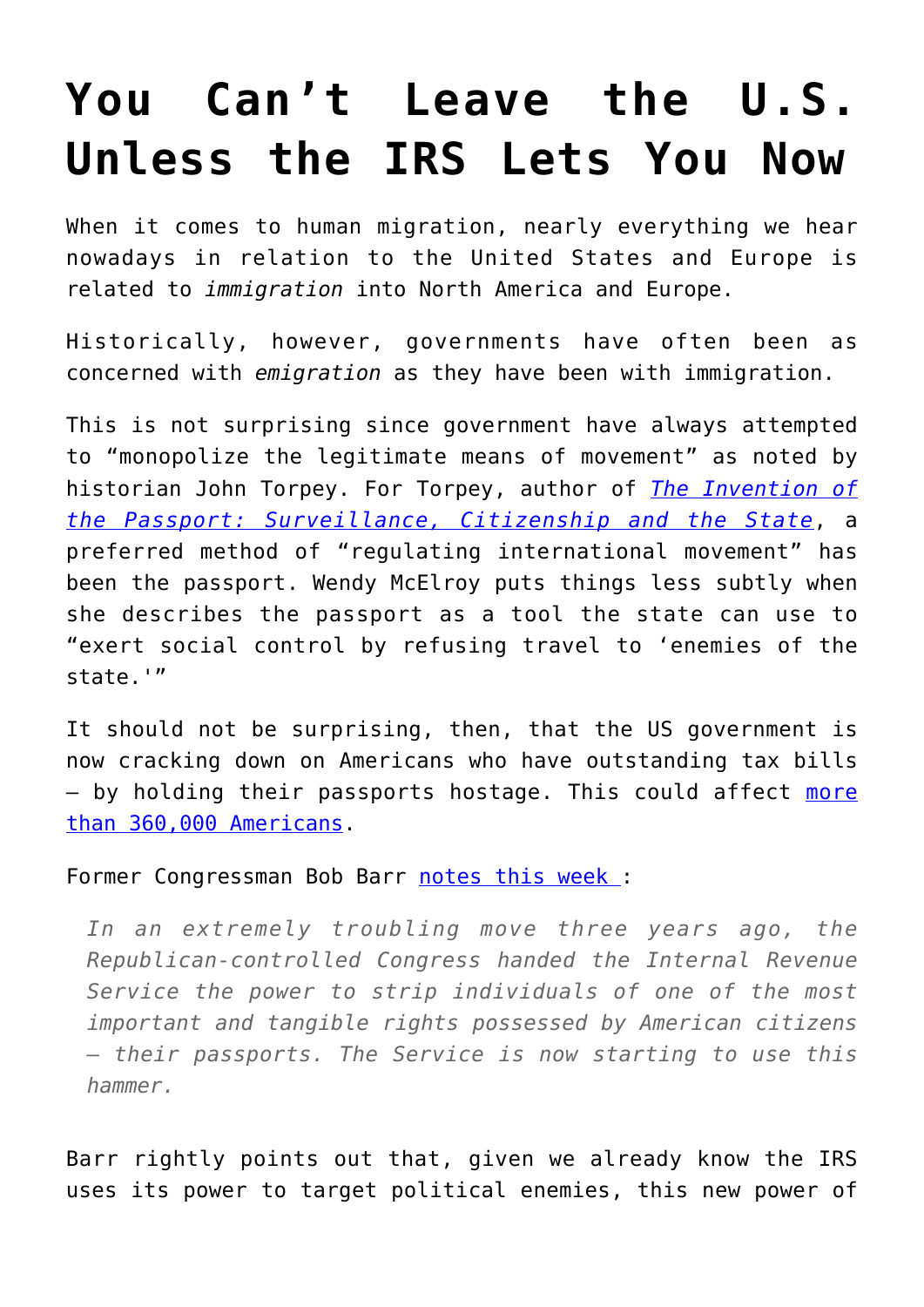the agency is especially troubling.

He also asks how long other agencies might demand similar power from Congress, such as the power to stop a citizen's ability to "secure a driver's license, obtain[…] a loan from a federally-insured financial institution, or clear[…] a background check prior to purchasing a firearm?"

These sorts of powers have long been used by abusive and authoritarian states. But the ability to regulate movement through emigration and travel controls are especially attractive to states.

The US, of course, has long been especially contemptuous of potential emigrants, as "the United States is one of only two countries (the other being Eritrea) that taxes its citizens [no](http://time.com/money/4298634/expat-expatriate-taxes-us-myths/) [matter whether they reside.](http://time.com/money/4298634/expat-expatriate-taxes-us-myths/)" This acts as a sizable disincentive to Americans looking to move abroad.

And now, if you fail to pay taxes while living outside the US, the IRS can simply revoke your passport if you return to the states.

### **A Brief History of Emigration Controls**

With this sort of behavior, the US government has joined the long list of governments which over the centuries have attempted to use their coercive powers to control the flow of emigrants outside their jurisdictions. Historian David Fitzgerald has [noted](https://ccis.ucsd.edu/_files/wp123.pdf):

*While the academic tendency to ignore emigration policies implies that they either don't exist or don't matter, all major European states had significant emigration controls at some point.. States can execute those who attempt to leave, force emigrants to pay stiff exit fees, refuse to issue passports, prevent departure with personal property, and strip emigrants of their nationality. … Discursive techniques are also available, like publicly deriding emigrants as*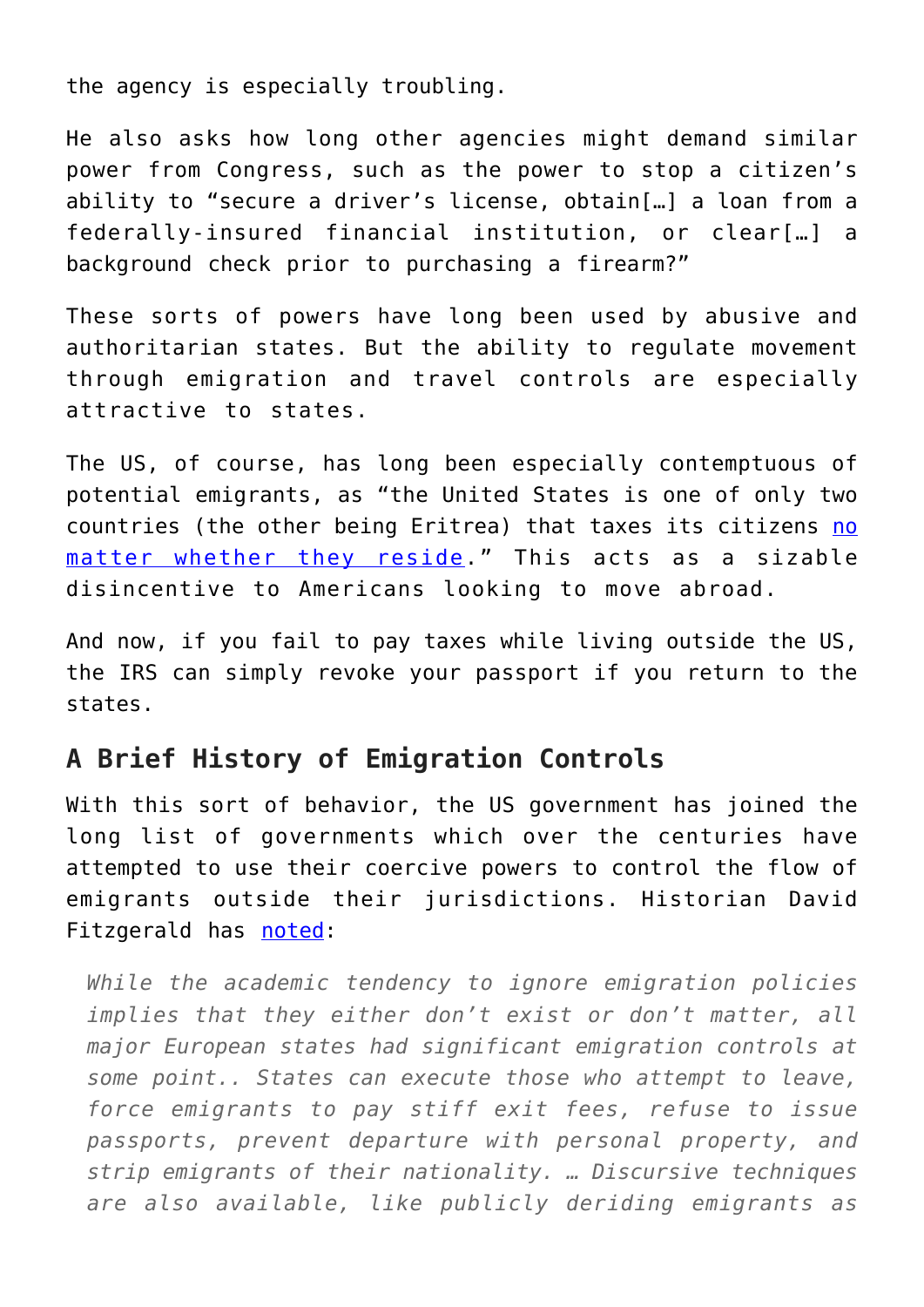*traitors to the motherland. Local governments have multiple pressure points where they could limit the transmission of vital records, assistance with lost or stolen remittances, and other bureaucratic transactions with emigrants. In short, governments have a potentially large and effective tool kit to make emigration an unpleasant experience, especially as many emigrants leave home with at least the illusion of returning*

#### We don't hear much about emigration controls anymore, though, thanks to the (partial) success of *laissez-faire* liberalism:

*Most Western European states stopped trying to restrict emigration in the nineteenth century because of a shift from a mercantilist policy of hoarding population to laissez-faire capitalism allowing workers greater freedom of movement to sell their labor, and the related ascendancy of a right to exit in liberal political philosophy.*

Fitzgerald's work specifically focuses on pre-1970s Mexico as a case study in emigration control. Mexican nationalists had long yearned to prevent emigration by a variety of means, fearing both domestic labor shortages and "national humiliation" caused by large outflows of emigrants. In 1904, for example, "Mexican federal and state authorities ordered municipal governments to stop issuing travel documents used by U.S.-bound workers." Similar measures were used over the years, but Mexico's liberal constitution, and the realities of a decentralized political system, made it difficult to control emigrants.

Mexico was hardly alone in its nationalism-inspired opposition to emigration, especially during the late nineteenth century and early twentieth century.

In Europe, efforts to refuse emigration outright, and in general, were usually rejected, but efforts were made to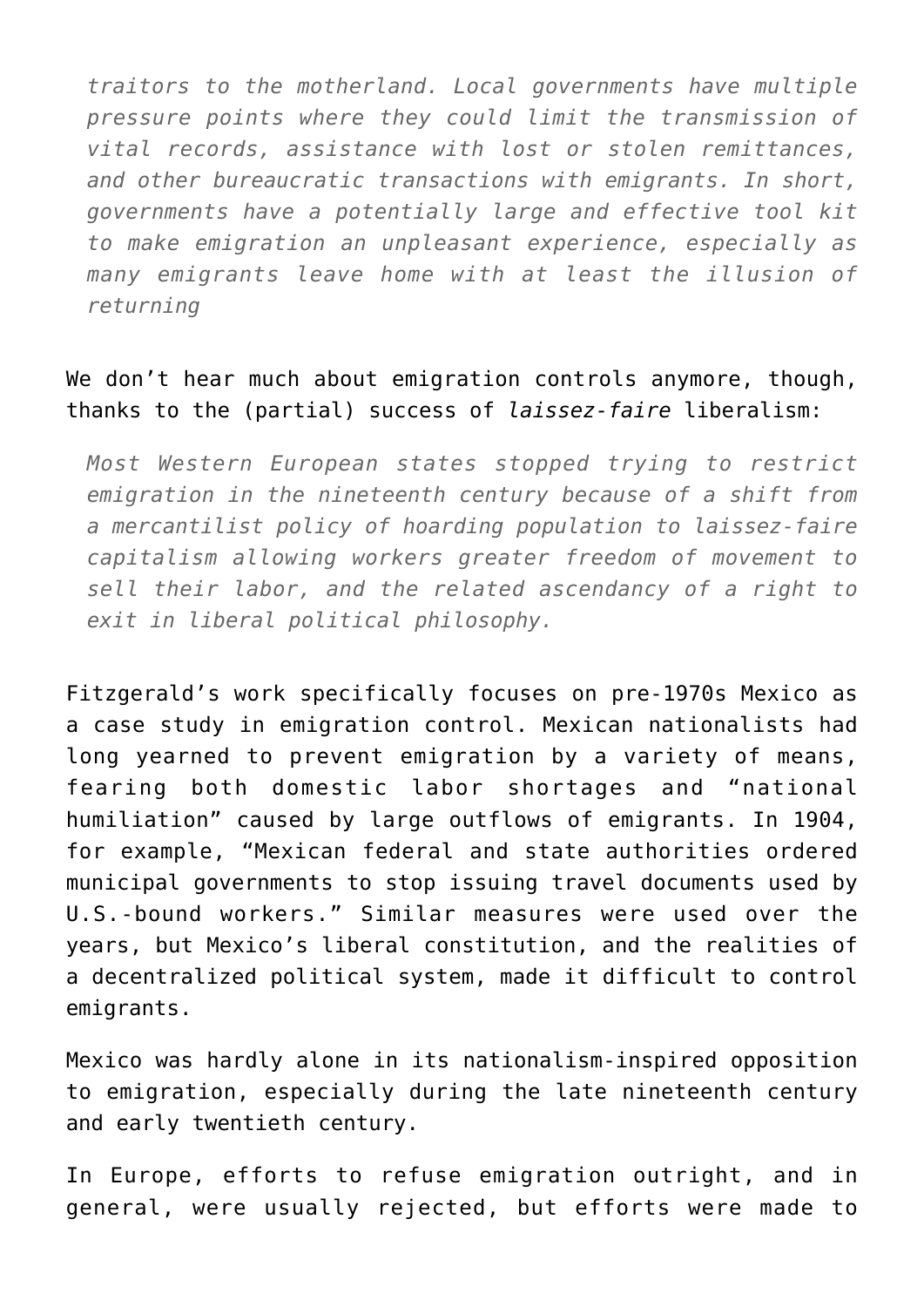prosecute those who facilitated emigration.

In the late nineteenth century, for example, these so-called "emigration agents," who usually were in the business of helping people re-locate to the United States, sometimes faced criminal prosecution. According to Tara Zahra in *[The Great](https://www.amazon.com/Great-Departure-Migration-Eastern-Europe/dp/0393353729) [Departure: Mass Migration from Eastern Europe and the Making](https://www.amazon.com/Great-Departure-Migration-Eastern-Europe/dp/0393353729) [of the Free World](https://www.amazon.com/Great-Departure-Migration-Eastern-Europe/dp/0393353729)*, "In 1914, over three thousand agents faced criminal charges in the Austrian half of the monarchy… They were clearly orchestrated as a warning to would-be emigrants about the hazards of leaving home."

Often the agents were accused of human trafficking or of swindling their customers. It is likely that these accusations were true *some* of the time, but the the motivation behind efforts to discredit these travel agents appears to have been more nationalism than consumer protection.

According to Zahra, over time, these attacks on emigration agents were only one part of a wide variety of anti-emigration laws in Europe:

*The English Passenger Vessel Act of 1803, initially intended to monitor shipping firms, were gradually expanded to regulate emigration agents, labor brokers, and rooming houses, in order to protect migrants from unscrupulous brokers. Laws passed in France in 1854 and Belgium in 1876 required emigration agents to obtain licenses. The Swiss government was the first to ban advertising for emigration completely. Closer to home, Bohemian authorities banned emigration agencies in the 1850s. Other laws regulating emigration followed in Japan (1896), Germany (1897), Italy (1901), and Hungary (1903). The Hungarian law was the most restrictive to date, and it became a model for legislation across East Central Europe after World War I.*

In the Hungarian legislation in question, *"*Hungarian men were not legally permitted to emigrate after their seventeenth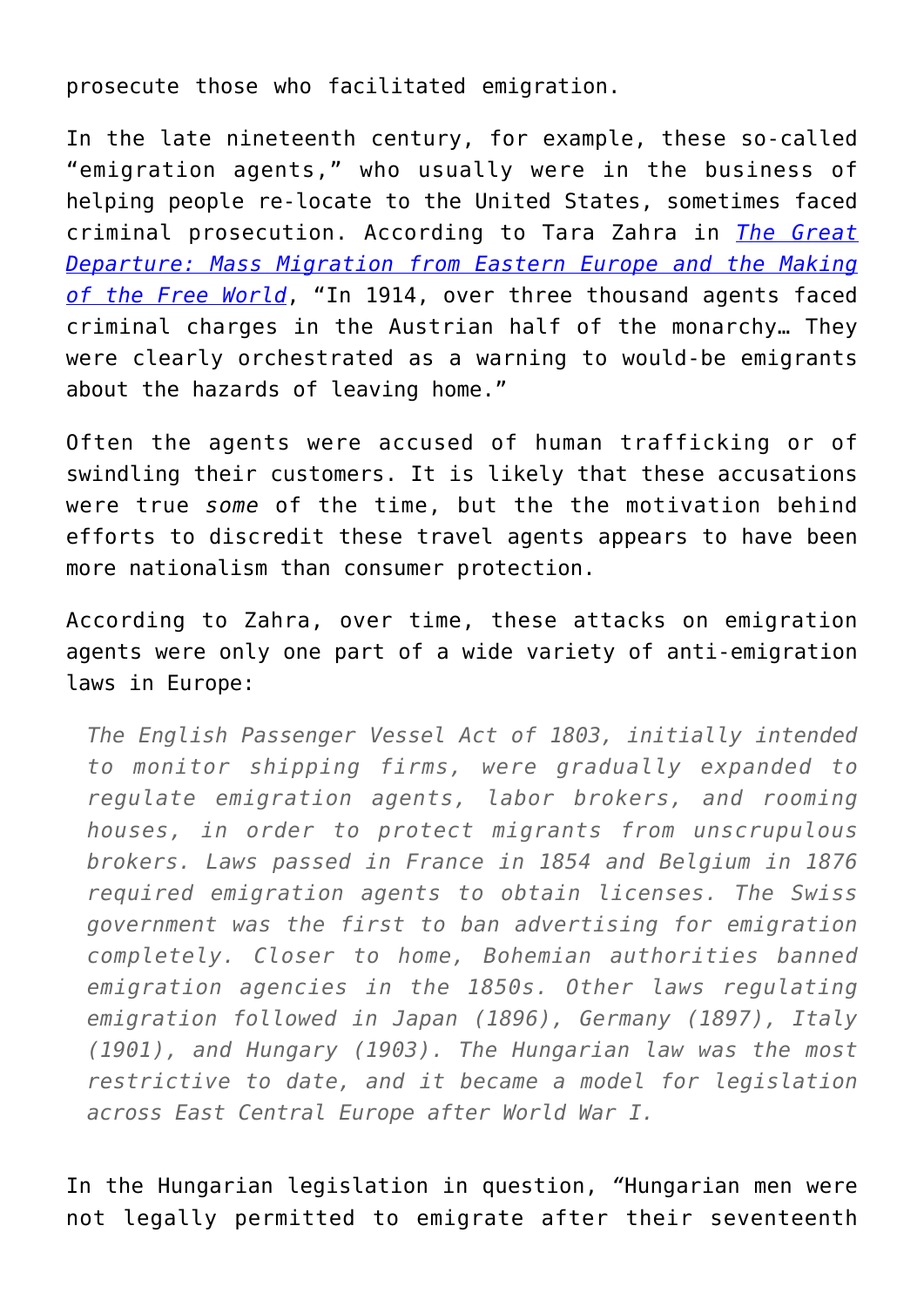birthday without written permissions from the Defense and Interior Ministries.*"* The stated purpose of many of these laws was the "protection" of citizens who exposed themselves to potential danger and impoverishment by emigrating. More likely real motivations included [1](https://mises.org/wire/you-now-cant-leave-us-unless-irs-lets-you#footnote1_tqefs1m)

Anticipating the American policy of revoking passports of alleged tax delinquents, German states required that emigrants "settle all debts and taxes" before being allowed to leave.<sup>2</sup>

In some cases, as in Russia, an "emigrant" passport was available only after paying a stiff "fee" and the document was a one-way ticket out of the country. Return was forbidden, and ensured an emigrant was cut off from family ties. It also meant the emigrant risked statelessness if unable to enter the destination country.

The Russian distaste for emigration, of course, brings to mind the years of the Iron Curtain when emigration controls were used across Eastern Europe. Indeed, when modern people think of recent emigration-control efforts, they tend to think of the Berlin Wall and the communist world in general. But these controls weren't limited to communist countries. The Nationalist Chinese regime in Taiwan [was known to use](https://books.google.com/books?id=a-5IDwAAQBAJ&pg=PA225&dq=emigration+controls+in+cold+war&hl=en&sa=X&ved=0ahUKEwiM7J3N_pfcAhXkMewKHV7iChoQ6AEIMDAB#v=onepage&q=nationalist%20emigration%20controls&f=false) [emigration controls](https://books.google.com/books?id=a-5IDwAAQBAJ&pg=PA225&dq=emigration+controls+in+cold+war&hl=en&sa=X&ved=0ahUKEwiM7J3N_pfcAhXkMewKHV7iChoQ6AEIMDAB#v=onepage&q=nationalist%20emigration%20controls&f=false) up until the 1980s.

Often, these laws were selectively enforced. Emigrants with property were often stripped of their property or simply barred from emigrating. Less desire potential emigrants were allowed, or even encouraged to leave. In multi-national Austria-Hungary, for example, local officials often encouraged minority ethnic groups to leave, in order to solidify the majority of the locally dominant ethnic group. The was sometimes then accompanied by efforts by ethnic nationalists to prevent emigration by members of the locally-dominant ethnic group. Then as now, migration policy, whether involving immigrants or emigrants, was employed with the hop of manipulating demographics.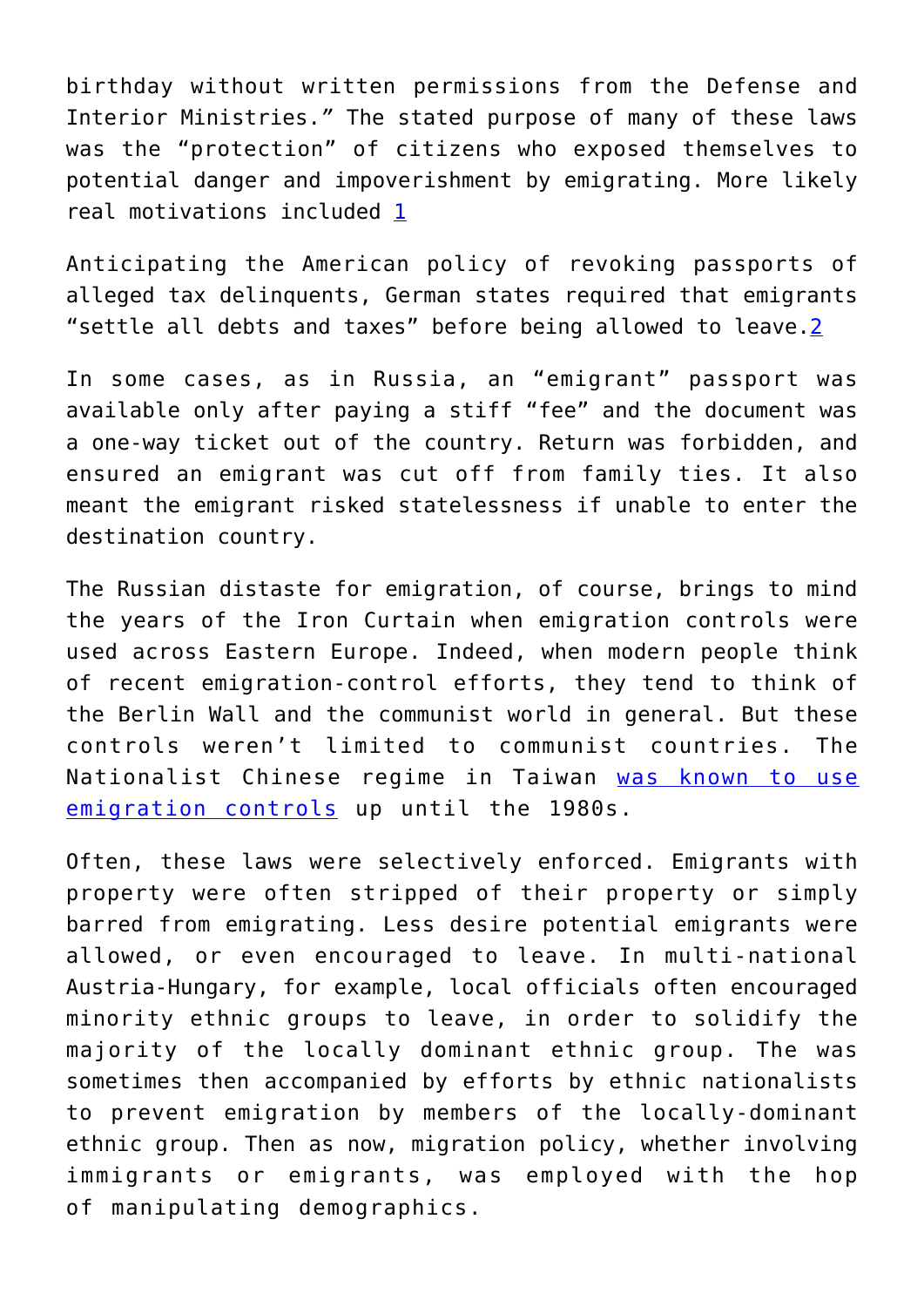## **The American Embrace of Emigration Surveillance and Control**

In turning to greater use of emigration controls, the US is embracing ever greater control of its domestic population and its resources. Such oversight of US citizens, however, was almost completely unknown in the nineteenth century. As McElroy [notes](https://mises.org/library/passport-total-state):

*passports were not mandatory [in the United States] except for a period during the American Civil War (1861–1865) and during World War I (1914–1918). The latter can be seen as the beginning of the current American passport. On December 15, 1915, President Woodrow Wilson issued [Executive Order No.](http://www.conservativeusa.org/eo/1915/eo2285.htm) [2285,](http://www.conservativeusa.org/eo/1915/eo2285.htm) "[r]equiring American citizens traveling abroad to procure passports" and advising the "Secretary of State, in co-operation with the Secretary of the Treasury, will make arrangements for the inspection of passports of all persons, American or foreign, leaving this country."*

Passport law varied between permissive and restrictive until World War II, after which passport mandates became nearly universal. As is so often the case, the state uses war and foreign policy interests as excuses to crack down on domestic freedoms.

Nor did taxation of non-citizens exist until the twentieth century with the advent of the income tax. There had been efforts to tax all emigrating American citizens indefinitely before this. But it was only after the passage of the sixteenth amendment, and the Supreme Court's ruling in *[Cook v](https://www.jstor.org/stable/1065765?seq=1#page_scan_tab_contents) [Tait](https://www.jstor.org/stable/1065765?seq=1#page_scan_tab_contents)*, that taxation of American emigrants became wellestablished in American law.

During the Cold War, politicians were often keen on comparing the United States to the Soviet Union and pointing out how many freedoms Americans enjoyed compared to the Soviet. Free emigration was one of the freedoms.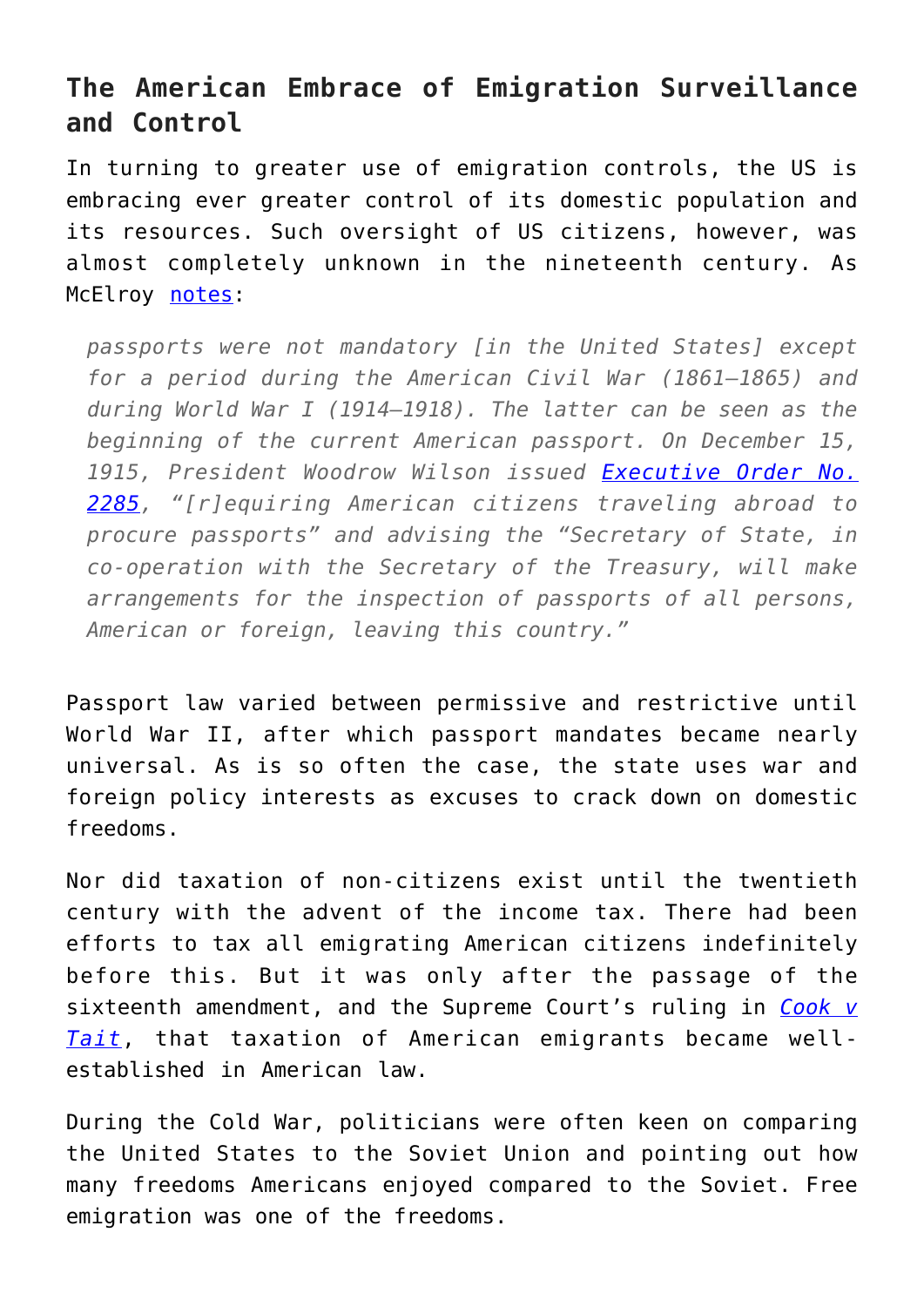In the United States of 2018, though, you're only free to leave if the IRS says so  $-$  and as long as you keep paying taxes to the US government indefinitely, no matter where you are. Many of the anti-emigration laws of nineteenth-century Europe looks positively enlightened in comparison.

- [1.](https://mises.org/wire/you-now-cant-leave-us-unless-irs-lets-you#footnoteref1_tqefs1m) According to Stanley Johnson, in *[Emigration from the](https://books.google.com/books?id=PfO1AQAAQBAJ&pg=PR16&dq=emigration+laws+-immigration&hl=en&sa=X&ved=0ahUKEwj249P92vnbAhU0IjQIHQI5CMAQ6AEINjAD#v=onepage&q=swiss%20emigration&f=false) [United Kingdom to North America, 1763-1912](https://books.google.com/books?id=PfO1AQAAQBAJ&pg=PR16&dq=emigration+laws+-immigration&hl=en&sa=X&ved=0ahUKEwj249P92vnbAhU0IjQIHQI5CMAQ6AEINjAD#v=onepage&q=swiss%20emigration&f=false)*, "In Germany, an enactment of 1897 forbade the departure of any citizen who had not completed his military training; it appointed also, a special staff of officials to regulate the emigration agencies." Also: "The movement in Itality is practically in the hands of the Government, and no one can lawfully depart from trans-Atlantic ports without special permission." In Italy, as in Hungary, there were only certain government approved "routes by which all migrants are to travel." In Russia, "permits for crossing the frontier are only granted when all military obligations are at an end."
- [2.](https://mises.org/wire/you-now-cant-leave-us-unless-irs-lets-you#footnoteref2_s4cdggc) See Alan Kulikoff's book *[From British Peasants to](https://www.amazon.com/British-Peasants-Colonial-American-Farmers/dp/0807848824/?tag=misesinsti-20) [Colonial American Farmers.](https://www.amazon.com/British-Peasants-Colonial-American-Farmers/dp/0807848824/?tag=misesinsti-20)* Kulikoff states: "Dissatisfied German peasants, like those in Britain, could emigrate, but German states, worried about losing population and taxes, put roadblocks in their way. Emigrants had to settle all debts and taxes. Free emigrants had to pay large fees for permission to depart and to take property with them, and serfs – a substantial part of the populace – had to pay manumission fees amounting to 12-25 percent of their property." (p 189)

[Ryan McMaken](https://mises.org/profile/ryan-mcmaken) ([@ryanmcmaken\)](https://twitter.com/ryanmcmaken) is the editor of *Mises Wire* and *[The Austrian](https://mises.org/search/site/the%20austrian/library/institute-publications-184/library/austrian-541)*. Send him your article submissions, but read [article guidelines](https://mises.org/blog/article-submission-guidelines-mises-daily) first. Ryan has degrees in economics and political science from the University of Colorado, and was the economist for the Colorado Division of Housing from 2009 to 2014. He is the author of *[Commie Cowboys: The Bourgeoisie and](http://store.mises.org/Commie-Cowboys-The-Bourgeoisie-and-the-Nation-State-in-the-Western-Genre-Digital-Book-P10923.aspx)*